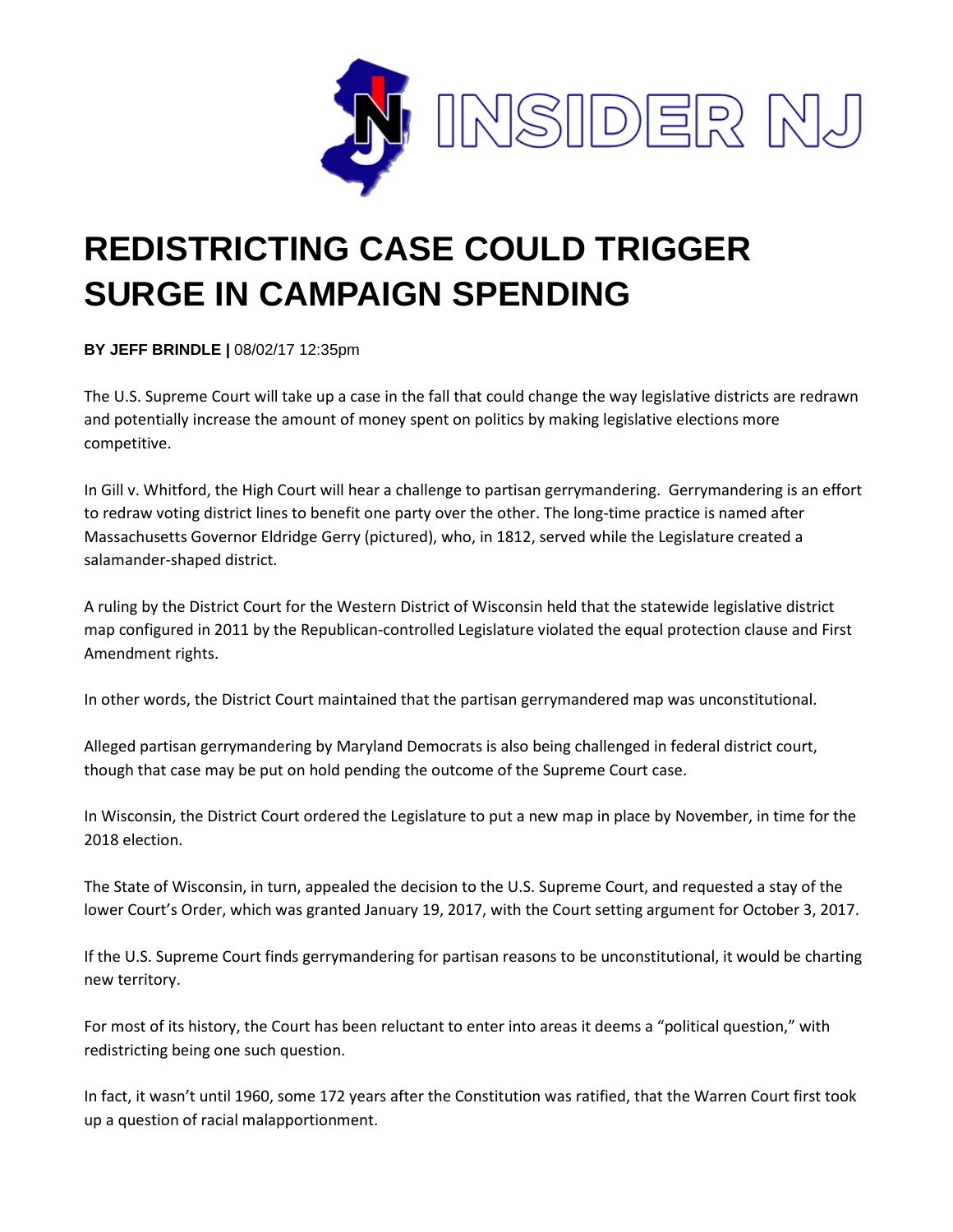Related to gerrymandering, malapportionment involves drawing district lines based on unequal representation for the purpose of benefiting one party over the other.

In Gomillion v. Lightfoot (1960), a plan by the City of Tuskegee, Alabama that would have excluded African-American voters from the city limits was rejected by the U.S. Supreme Court.

Finally, in Baker v. Carr (1962), the High Court considered a case that would have ramifications for every voter throughout the nation. For the first time, the Court ruled that "reapportionment," or redistricting based on population, was no longer off limits as a political question.

It wasn't until a year later, though, in Gray v. Sanders (1963), that Justice William O. Douglas pronounced the principal of "one person, one vote."

This decision set the stage for legislative districts to be drawn based on the doctrine of equal representation.

Since then the U.S. Supreme Court has been less reticent about ruling in cases involving redistricting.

While the Court has ruled in cases involving variations in population numbers between voting districts, the thrust recently has involved cases of racial gerrymandering.

In Shaw v. Reno (1993), the Court disallowed gerrymandering based on race unless the government could demonstrate that it has a compelling reason to create minority—majority congressional districts.

If demonstrated that establishing Black or Hispanic districts would increase minority representation in Congress, they would be permitted. For example, the U.S. Supreme Court in Hunt v. Cromartie (2001) upheld racial gerrymandering in North Carolina's twelfth congressional district.

Though as often happens in human affairs, a good idea is carried too far, thereby abused. This explains why federal courts are now dealing with a handful of cases, from North Carolina to Texas, that involve overpopulating certain districts with minorities in order to create an increase in districts favorable to the party in power.

While the courts, including the U.S. Supreme Court, have not hesitated to rule on cases involving racial gerrymandering, they have been more reluctant to engage challenges to partisan gerrymandering.

This is why Gill v. Whitford is viewed as potentially precedent-setting.

It is the first case since Vieth v. Jubelirer (2004) that the U.S. Supreme Court will adjudicate the issue of partisan gerrymandering. In the 2004 case, the Court could not agree on a test to determine when partisan gerrymandering becomes unconstitutional.

In Gill v. Whitford, Justice Anthony Kennedy will again likely be the deciding vote. While the judges in the 2004 case ultimately could not settle on a standard for deciding when partisan gerrymandering is unconstitutional, Justice Kennedy was the deciding vote in the majority that agreed the matter was within the court's jurisdiction.

If the U.S. Supreme Court does conclude that Wisconsin's legislative district map is unconstitutional, it will have ramifications not only in terms of how redistricting is done but in terms of campaign finance.